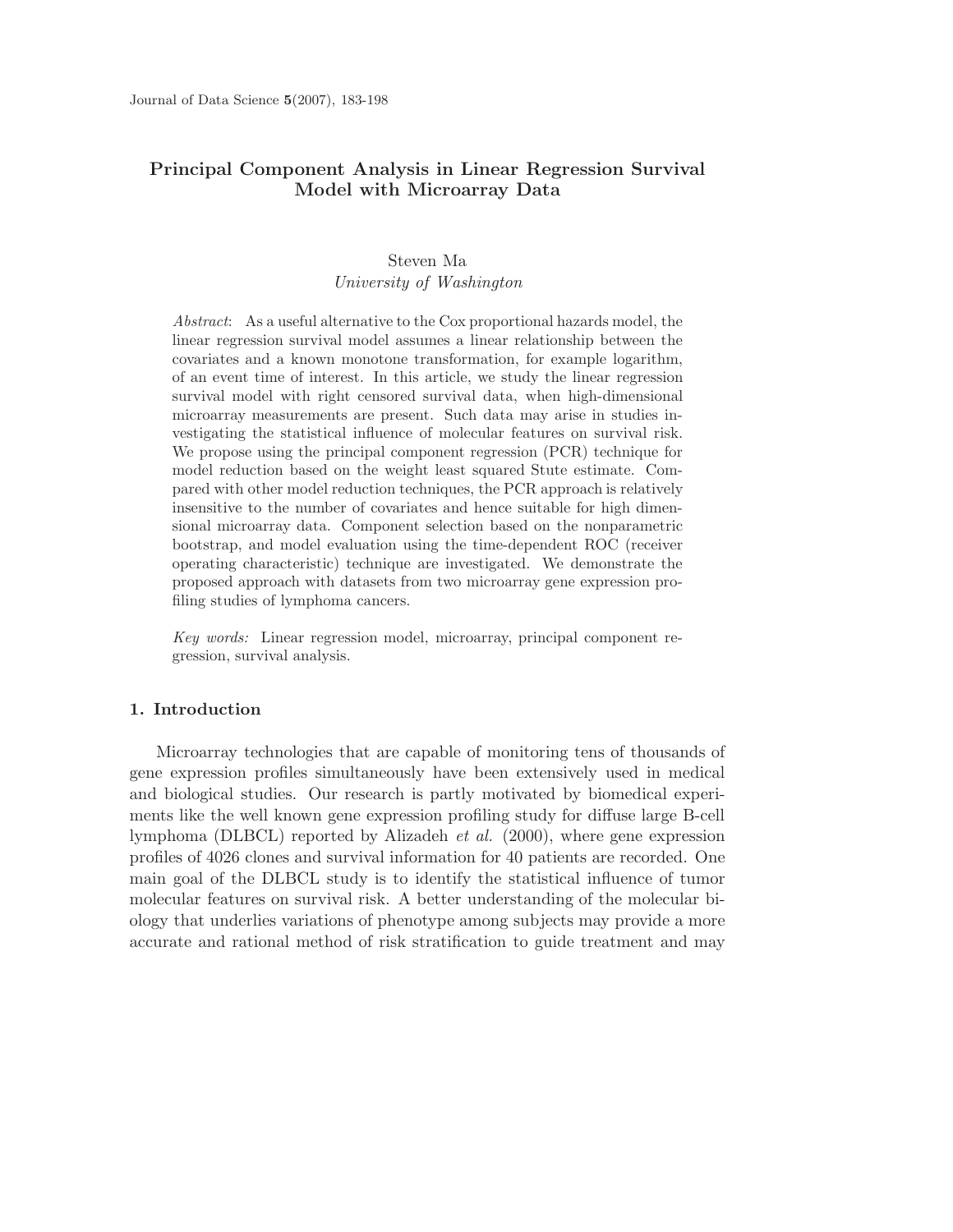suggest new therapeutic approaches as well. Classification and prediction of occurrence of cancer using microarray data have been shown to be successful. See Alon *et al.* (1999), Golub *et al.* (1999) and Garber *et al.* (2001) among many others for reference. Due to presence of censoring and usage of more complicated semiparametric or nonparametric models, survival analysis using microarray data has been less investigated. It is thus of special interest to develop sound statistical methodologies that can effectively use high dimensional microarray measurements in survival analysis.

Recent studies of right censored survival data with high dimensional microarray measurements include, but are not limited to, the following. An ad hoc approach suggested by Alizadeh et al. (2000) with microarray data is to cluster genes first, and then use the within cluster averages of the gene expression levels in the Cox model. Another well developed clustering based algorithm is the gene harvesting procedure of Hastie *et al.* (2001). Nguyen and Rocke (2002) apply the standard partial least squares (PLS) method to survival data and use the resulting PLS components in the Cox model. Li and Luan (2003) develop a penalized estimation procedure for the Cox model using kernels, under the assumption that the covariate effects are smooth functions of gene expression levels. General penalization methods have also been developed for the Cox model (Fan and Li, 2002). Empirical studies show that performances of different approaches are data dependent, with no approach dominating the others.

Despite the extensive study of the Cox model and the additive risk model, research on the linear regression survival model remains rare for right censored survival data with high dimensional microarray measurements. The linear regression model assumes a linear relationship between the covariates and a known monotone transformation, for example logarithm, of a failure time of interest (Buckley and James, 1979; Ying, 1993). Since the event time, instead of conditional risk function, is modeled directly, the linear regression survival model can be more interpretable under certain circumstances and more suitable for prediction of survival time. See Wei (1992) for an illuminating discussion. In this article, we propose using the PCR (principal component regression) technique for dimension reduction with the linear regression model. Properties of PCR estimators have been extensively investigated for simple linear regressions (Jolliffe, 1986; Kollo and Neudecker, 1993). Compared with other dimension reduction techniques, the PCR estimators are computationally less sensitive to the number of covariates, easier to compute using existing software even for high dimensional data and their theoretical properties are more transparent. Hence the PCR method can be more suitable for model reduction with high dimensional microarray data.

The goal of this paper is to develop theoretically well-behaved and compu-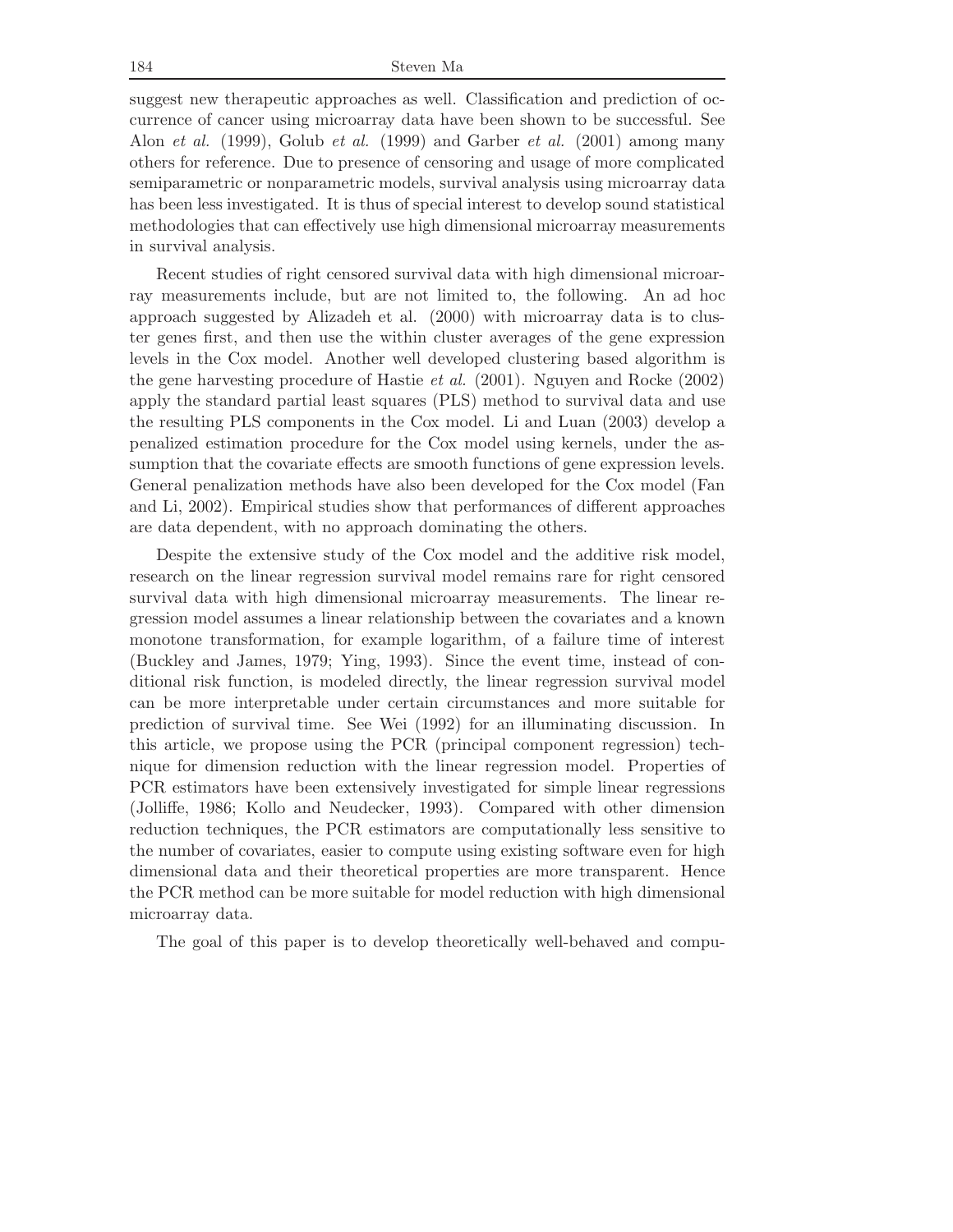tationally stable estimators for the linear regression model with right censored survival data and microarray measurements. The article is organized as follows. In section 2, we define the linear regression model and corresponding PCR estimators. Inference and model evaluation are investigated in the same section. In section 3, we present analysis of the Mantle cell lymphoma data and the Follicular lymphoma data. Concluding remarks are in section 4.

## **2. Principal Component Regression in Linear Regression Survival Model**

### **2.1 Data steeing**

Let  $T_i$  be the logarithm or a known monotone transformation of the failure time and  $X_i$  a d-dimensional covariate vector for the *i*th subject in a random sample of size n. Here  $T_i$  may denote the (transformed) time to death due to cancer or time to occurrence of cancer. Since transformation of the original time is used here, the "time"  $T_i$  may be negative.  $X_i$  denotes the gene expression profiles. Without loss of generality, we assume the logarithm transformation of the event time hereafter. The linear regression survival model assumes

$$
T_i = \alpha + X_i' \beta + \epsilon_i, \ i = 1, \dots, n,
$$
\n
$$
(2.1)
$$

where  $\alpha$  is the intercept,  $\beta \in \mathbb{R}^d$  is the regression coefficient and  $\epsilon_i$  is the error term. When  $T_i$  is subject to right censoring, we can only observe  $(Y_i, \delta_i, X_i)$ with  $Y_i = \min\{T_i, C_i\}$ , where  $C_i$  is the logarithm of the censoring time and  $\delta_i =$  $1_{\{T_i < C_i\}}$  is the censoring indicator. Suppose that a random sample  $(Y_i, \delta_i, X_i)$ ,  $i =$  $1, \ldots, n$  with the same distribution as  $(Y, \Delta, X)$  is available.

The model (2.1) assumed here shares the same format as the AFT (accelerated failure time) model in Buckley and James (1979). Two semiparametric methods have received special attention for analyzing such model. One is the Buckley-James estimator (Buckley and James, 1979) which adjusts censored observations using the Kaplan-Meier estimator. The other is the rank based estimator which is motivated by the score functions of the partial likelihood (Wei, Ying and Lin, 1990). However, the linear regression survival model has not been widely used in practice, mainly due to the difficulties in computing the semiparametric estimators of the aforementioned methods, even in situations when the number of covariates is relatively small (Jin, Lin, Wei and Ying, 2003).

The Stute estimator (1999) uses the Kaplan-Meier weights to account for censoring and the objective function has a simple least squares format. This simple objective function makes PCR natural with the Stute estimator, as can be seen in section 2.2. We note that this simplicity of the objective function is not shared by the Buckley-James estimator and the rank based estimator for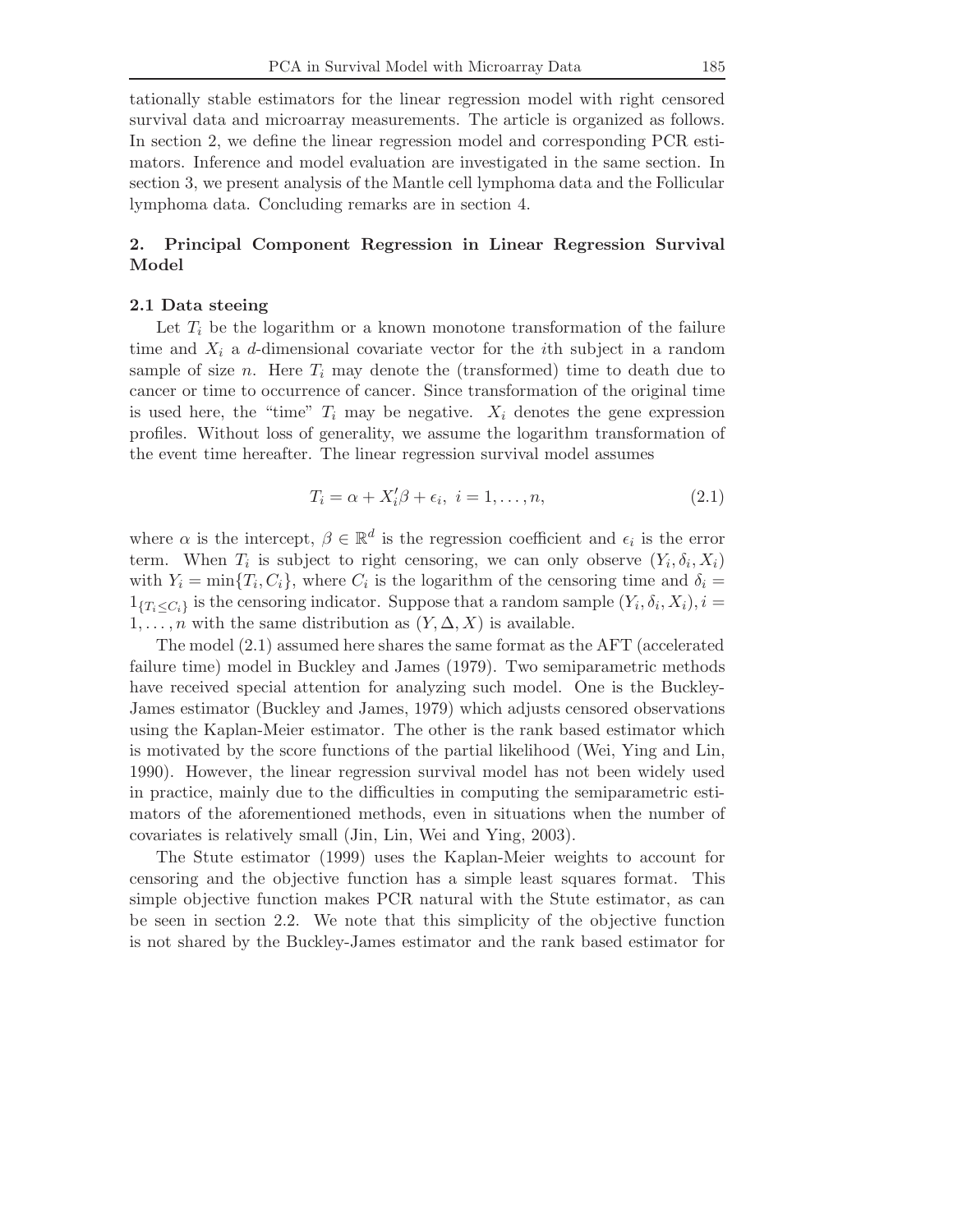the linear regression survival model or the Cox model, which needs iterative maximization of a weighted objective function.

The Stute approach can be summarized as follows. It is first assumed that  $X_i$  are iid distributed. Let  $F_n$  be the Kaplan-Meier estimator of the unconditional distribution function F of T. Following Stute (1999),  $\ddot{F}_n$  can be written as  $\widehat{F}_n(y) = \sum_{i=1}^n w_{ni} 1\{Y_{(i)} \leq y\}$ , where  $w_{ni}$ 's are the Kaplan-Meier weights defined as

$$
w_{n1} = \frac{\delta_{(1)}}{n}
$$
, and  $w_{ni} = \frac{\delta_{(i)}}{n-i+1} \prod_{j=1}^{i-1} \left( \frac{n-j}{n-j+1} \right)^{\delta_{(j)}}$ ,  $i = 2, ..., n$ .

Here  $Y_{(1)} \leq \cdots \leq Y_{(n)}$  are the order statistics of  $Y_i$ 's and  $\delta_{(1)}, \ldots, \delta_{(n)}$  are the associated censoring indicators. Similarly, let  $X_{(1)},\ldots,X_{(n)}$  be the associated covariates of the ordered  $Y_i$ 's. Stute (1999) proposed the weighted least squares estimator  $(\hat{\alpha}, \hat{\beta})$  that minimizes  $M(\alpha, \beta) = \frac{1}{2} \sum_{i=1}^{n} w_{ni}(Y_{(i)} - \alpha - X'_{(i)}\beta)^2$ . Under certain mild regularity conditions, Stute (1999) proved that  $(\hat{\alpha}, \hat{\beta})$  is  $\sqrt{n}$  consistent and asymptotically normal as  $n \to \infty$  for a fixed d. Let

$$
\bar{X}_{wi} = \frac{\sum_{i=1}^{n} w_{ni} X_{(i)}}{\sum_{i=1}^{n} w_{ni}}, \quad \bar{Y}_{wi} = \frac{\sum_{i=1}^{n} w_{ni} Y_{(i)}}{\sum_{i=1}^{n} w_{ni}}.
$$
\n(2.2)

To obtain a simplified format of the objective function, we replace  $X_{(i)}$  and  $Y_{(i)}$ in  $M(\alpha, \beta)$  with

$$
w_{ni}^{1/2}(X_{(i)} - \bar{X}_{wi}) \text{ and } w_{ni}^{1/2}(Y_{(i)} - \bar{Y}_{wi}), \qquad (2.3)
$$

respectively. For simplicity, we still use  $X_{(i)}$  and  $Y_{(i)}$  in  $M(\alpha, \beta)$  to denote the weighted centered values. Using the weighted centered values, the intercept estimate  $\hat{\alpha}$  is zero. So the weighted least squared objective function can be written as

$$
M(\beta) = \frac{1}{2} \sum_{i=1}^{n} (Y_{(i)} - X'_{(i)}\beta)^2.
$$
 (2.4)

The objective function  $M(\beta)$  in (2.4) takes a least squared format, which is easier to compute compared with the rank based estimates as in Wei, Ying and Lin (1990). This simple form also motivates using the PCR for model reduction with high dimensional microarray measurements. Compared with other model reduction methods, the PCR approach only involves simple matrix calculations and is relatively insensitive to the number of covariates. The PCR estimate is also easy to obtain using existing software, even for the  $d \gg \infty$  microarray data.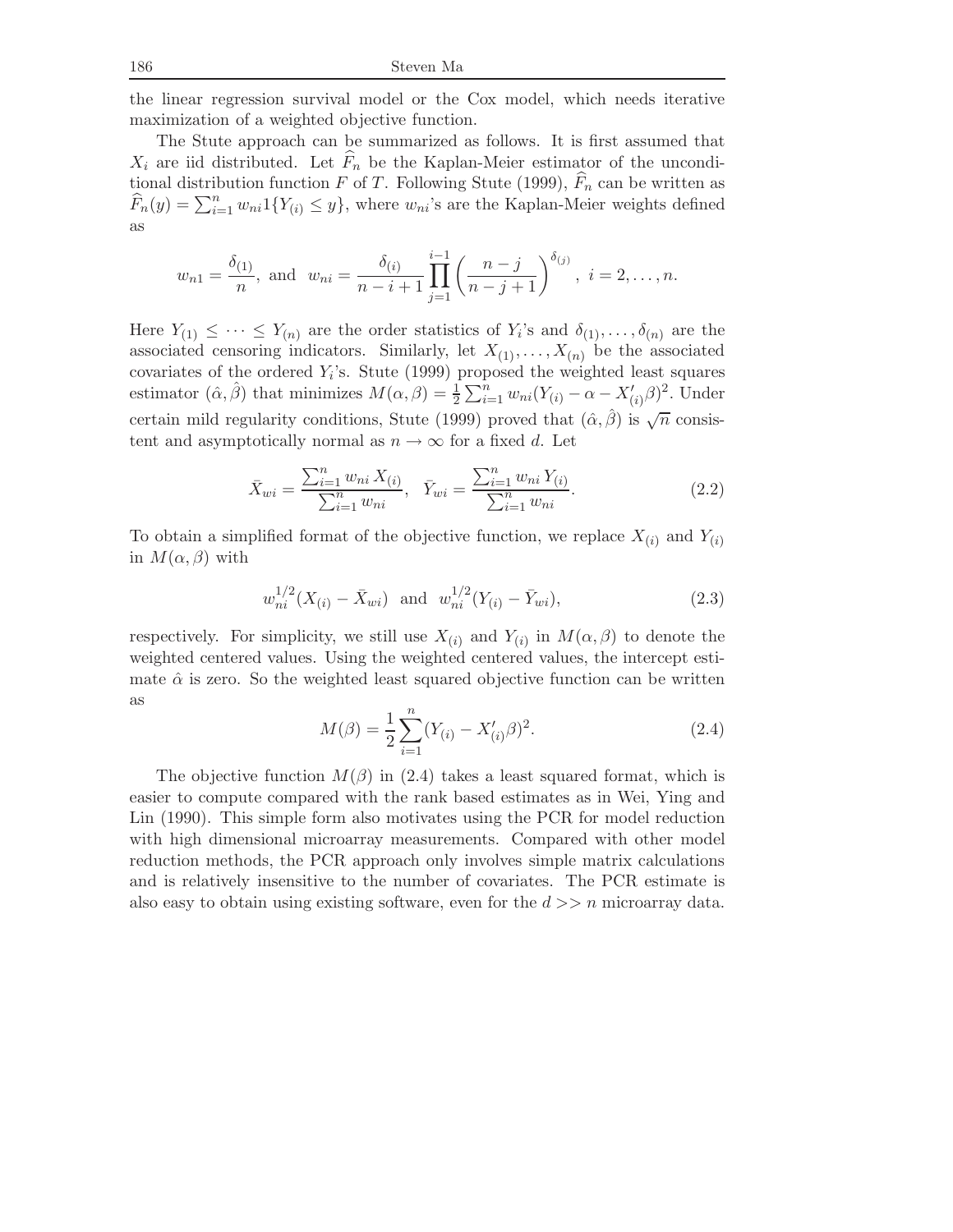### **2.2 PCR estimate**

Consider the following principal component regression approach. Denote X as the  $n \times d$  matrix composed of  $X_{(i)}s$  and Y as the length n vector composed of  $Y_{(i)}s$ . The estimate  $\hat{\beta}$  defined as the minimizer of (2.4) satisfies  $\{X'X\}\hat{\beta} = X'Y$ . Since  $X'X$  is a semi-positive-definite matrix, there exists a d dimensional square matrix  $P$  satisfying

$$
P'X'XP = M = diag(m_1, m_2, ..., m_k, 0, ..., 0)
$$
 and  $PP' = I_d.$  (2.5)

Here  $I_d$  denotes the d-dimensional identity matrix. k is the rank of  $X'X$ . For microarray data with  $n \ll d$ , we have  $k \ll d$ . P is composed of eigenvectors of  $X'X$ , and the  $m_i$ s correspond to eigenvalues of  $X'X$ .

So we have  $P'X'XPP'\hat{\beta} = P'X'Y$  and  $MP'\hat{\beta} = P'X'Y$ . If we denote  $P'\hat{\beta} = \hat{\gamma}$ and  $M^G = diag(1/m_1, \ldots, 1/m_k, 0, \ldots, 0)$ , it can be seen that one special solution to the Stute estimate when  $n \ll d$  is  $\hat{\gamma} = M^G P' \mathbb{X}' \mathbb{Y}$  and  $\hat{\beta} = P \hat{\gamma}$ .

Empirical studies show for small to medium sample size cases, when  $d$  is comparable to or larger than n, some components of  $\hat{\gamma}$  can have estimated variances several orders larger than the other components, which indicates unstable estimates. This poses especially serious concerns for analysis of microarray data, which usually have  $n < 100$  and  $d \sim 10^3$  or more. This phenomenon motivates using the PCR to yield more reliable estimators by excluding certain principal components from the regression. This stability arises from the well known biasvariance tradeoff, as has been noticed for linear regression by Jolliffe (1986). Related discussions can also be found in Huang and Harrington (2004).

Denote  $S$  as the component-selection matrix with certain diagonal elements equal to 1 and all other elements equal to 0. For example, if only the principal components corresponding to the first p elements of  $\hat{\gamma}$  are selected, then  $S =$  $diag(I_p, 0)$ , where  $I_p$  denotes the p-dimensional identity matrix. For now, we assume the matrix  $S$  is known. Determination of  $S$  is postponed to section 2.3. The PCR estimator can then be defined as  $\hat{\gamma}_{pc} = S\hat{\gamma}$  and  $\hat{\beta}_{pc} = P\hat{\gamma}_{pc}$ .

Under mild regularity conditions, we can establish the asymptotic bias of the PCR estimate  $\beta_{pc}$  assuming finite d and  $n \to \infty$ . It can also be shown that  $\hat{\gamma}$ is asymptotically normal distributed. The proof is omitted here and is available upon request from the author. The asymptotic normality of  $\hat{\gamma}$ , combined with the nonparametric bootstrap proposed in section 2.3, can be used to determine the component selection matrix S via hypothesis testing for significant components.

Principal component regression has been used in a wide range of biomedical problems, including the analysis of microarray data in search of outliers genes as well as the analysis of other types of expression data (Raychaudhuri *et al.* 2000). When genes are used as variables, the PCR creates a set of principal gene components, also known as super genes (Lan *et al.*, 2003), that indicate the features of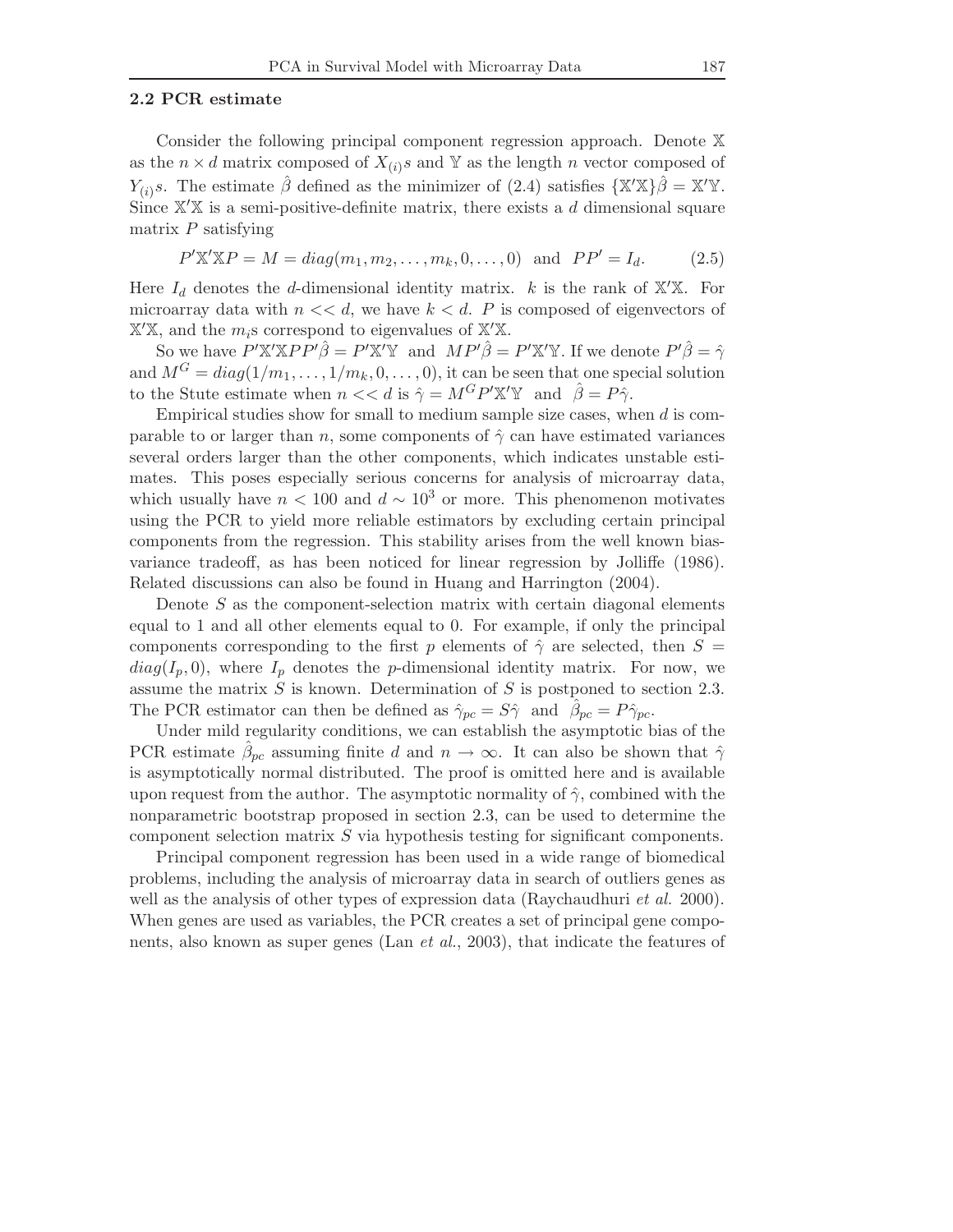genes that best explain the experimental responses they produce. Compared with penalization based methods where effects of single genes are identified, explanation of the PCR estimates may not be straightforward. However, if prediction and classification are of main interest, this limitation is not serious.

#### **2.3 Principal component selection**

We propose selecting principal components based on marginal significance of  $\hat{\gamma}$ . At this point, it is not clear how to develop plug-in estimate for the variance of  $\hat{\gamma}$ . As an alternative, we consider the following nonparametric bootstrap, which was investigated in general by Efron and Tibshirani (1993).

First we sample  $n' = 0.632n$  subjects from the n observations without replacement. Then the PCR estimates for the bootstrap samples are constructed in the same manner as proposed in section 2.2 with the component selection matrix  $S = I_d$ . Denote the bootstrap PCR estimate of  $\gamma$  as  $\tilde{\gamma}$ . The sampling and the estimation procedures are repeated many, for example 1000, times. Then after proper scale adjustment, the sample variance of  $\tilde{\gamma}$  provides a fair estimate of the variance of  $\hat{\gamma}$ . Marginal z–scores and p-values can then be obtained based on the bootstrap variance estimates and the asymptotic normality of  $\hat{\gamma}$ . We use  $n' = 0.632n$  since the expected number of distinct bootstrap observations is about  $0.632n$ . Computationally, it may be more efficient to use a smaller bootstrap sample size.

The cutoff for identifying important principal components can be based on the marginal p-values. Note that the dimension  $k$  of the principal components set is limited by  $min(n, d)$ . Empirical studies show that k can be much smaller than  $min(n, d)$ . In our study, we propose using the simple Bonferroni method (Johnson and Wichern, 1998) to account for multiple comparison adjustment. When the dimension of the principal components set is high, other techniques, for example the false discovery rate method (Benjamini and Hochberg, 1995), can be used.

When  $n >> d$ , it is expected that the validity of the nonparametric bootstrap can be proved following the general statements in Politis and Romano (1994). Simulation studies (not shown here) support the validity of the nonparametric bootstrap when  $n \gg d$ . It is still unclear at this point whether similar arguments still hold under the current data setting with  $n \ll d$ . Limited empirical studies show that the nonparametric bootstrap variance estimates are well-behaved.

#### **2.4 Model evaluation**

In standard survival analysis, the focus is to assess the association between individual covariates with the censored survival outcome. However, when the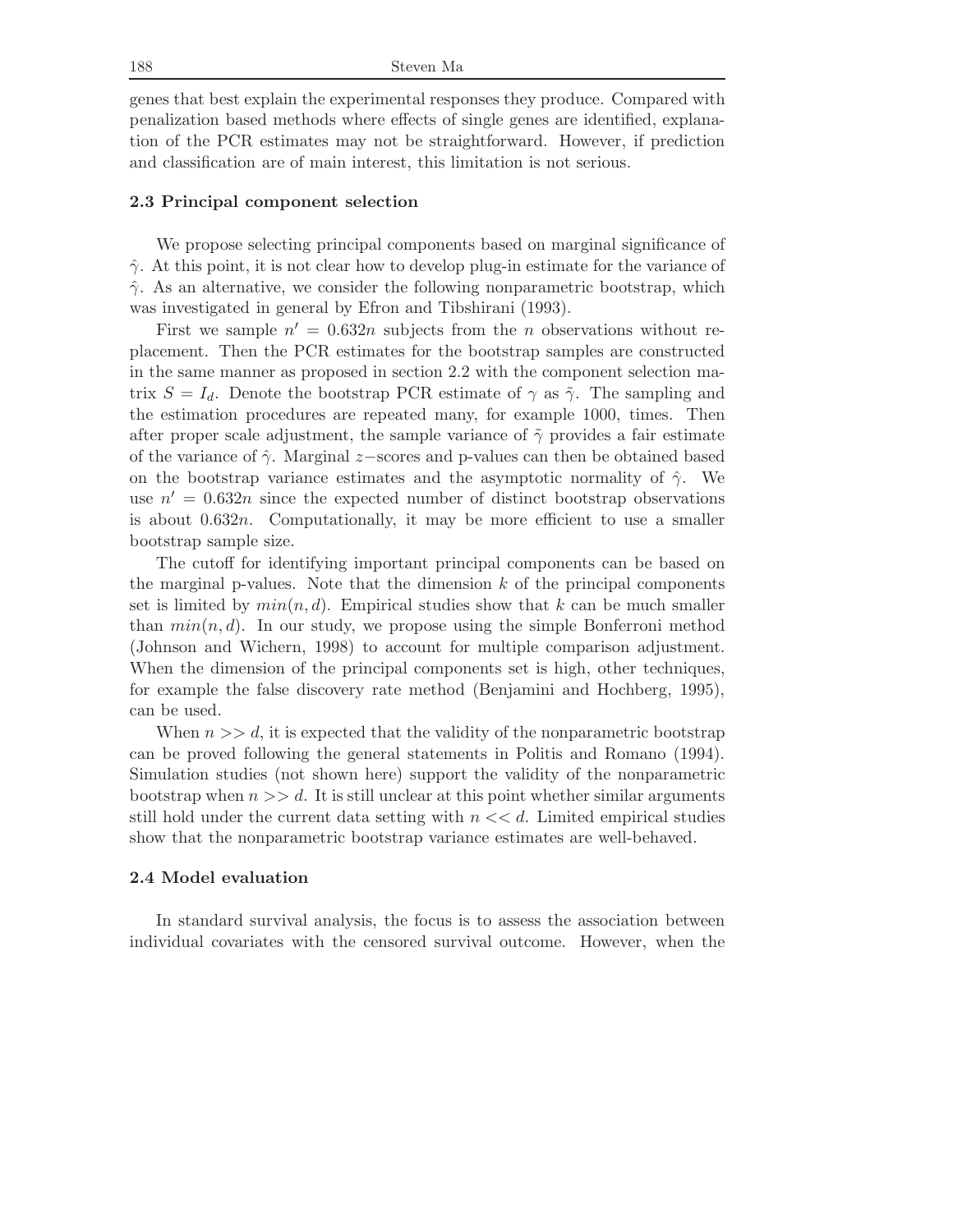sample size is smaller than or comparable to the number of covariates, this standard approach of assessing significance may not be appropriate, since its validity typically relies on justifications assuming  $n \geq d$ . Empirical studies show that when  $n \ll d$ , it is usually hard to correctly estimate individual covariate effects (Ghosh and Chinnaiyan, 2005). Our own simulation study for the linear regression survival model and the proposed approach supports Ghosh and Chinnaiyan's statement. In our study, the sample distribution of the PCR estimate  $\hat{\beta}_{pc}$  is not clear. More importantly, the standard approach does not directly address the problem of prediction performance. Unlike in standard survival analysis where the association between survival outcome and covariates is of primary interest, the main goal of our study is to predict survival risk based on the PCR estimate. We consider the following approaches for assessing the performance of the proposed approach.

Consider the linear risk scores  $X'\hat{\beta}_{pc}$ . From model (2.1), we can see that smaller linear risk scores indicate on average smaller event times and hence higher survival risks. So a simple model evaluation procedure is as follows. First, we generate two hypothetical risk groups based on the PCR risk scores  $X'\hat{\beta}_{pc}$  in a manner that there are equal number of subjects in the two risk groups. The empirical survival functions are then computed for the two risk groups. Better fitted models will yield more significantly different survival functions, and the difference of the survival functions can be measured by the simple logrank statistic and its corresponding p-value (Fleming and Harrington, 1991).

As an alternative, we also employ the time-dependent ROC (receiver operating characteristic) method for censored data approach. The time-dependent ROC technique was firstly proposed by Heagerty *et al.* (2000) in the context of the medical diagnosis and has been used as criteria for censored data regression with microarray gene expression data (Gui and Li, 2005). The essential idea is to treat the event indicator as binary outcome for each time point and evaluate the classification performance at each time using the standard ROC technique. In the ROC approach, the AUC (area under curve) can be used as the evaluation/comparison criteria and a larger AUC at time  $t$  indicates better predictability of the survival outcome at time  $t$  as measured by sensitivity and specificity evaluated at time  $t$ .

#### **3. Examples**

## **3.1 Mantle cell lymphoma data**

Rosenwald *et al.* (2003) reported a study using microarray expression analysis of mantle cell lymphoma (MCL). One of the goals of this study is to discover gene expression signatures that correlate with survival in MCL patients. Among 101 untreated patients with no history of previous lymphoma included in this study, 92 were classified as having MCL, based on established morphologic and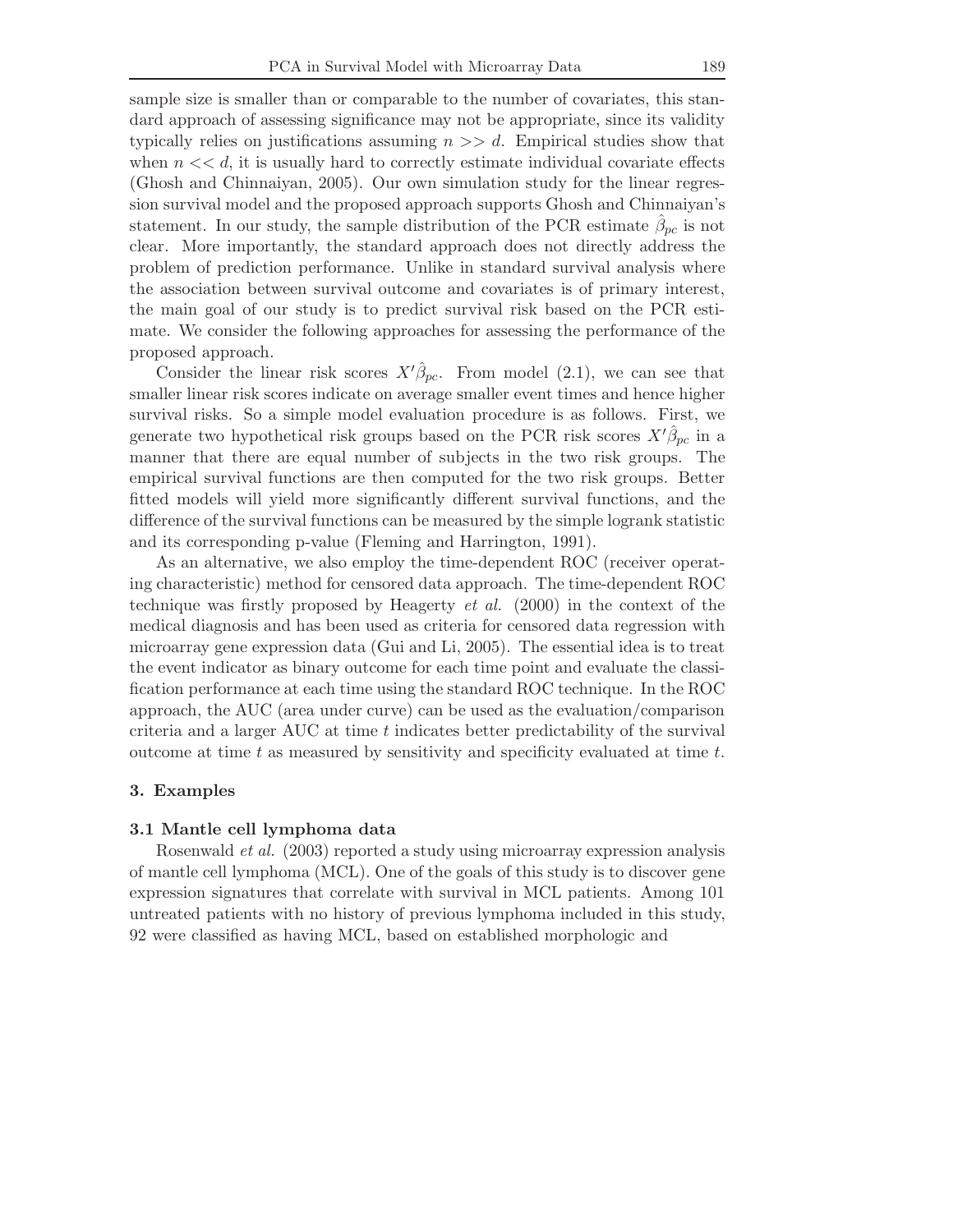| <b>UNIQID</b> | Gene name                                                            | $\beta_{pc} \times 10^2$ |
|---------------|----------------------------------------------------------------------|--------------------------|
| 15981         | Hs.524214, Myeloid leukemia factor 2                                 | $-2.568$                 |
| 16089         | Hs.227817, BCL2-related protein A1                                   | 2.556                    |
| 16541         | Hs.30054, Coagulation factor V                                       | 2.765                    |
| 16847         | Hs.517717, Special AT-rich sequence binding protein 1                | 2.073                    |
| 17322         | Hs.428027, Pre-B-cell leukemia transcription factor 3                | $-1.900$                 |
| 17901         | Hs.88218, Prepronociceptin                                           | $-2.023$                 |
| 23972         | Hs.431009, Zinc finger protein, multitype 2                          | 1.734                    |
| 24084         | Hs.467769, Family with sequence similarity 49, mem-<br>ber A         | $-1.760$                 |
| 24379         | Hs.120260, Immunoglobulin superfamily receptor                       | 1.923                    |
| 24880         | Hs.459909, Transcribed locus                                         | 2.044                    |
| 26192         | Hs.530274, Aldolase B, fructose-bisphosphate                         | 1.888                    |
| 27067         |                                                                      | 1.742                    |
| 27108         | Hs.375108, CD24 antigen (small cell lung carcinoma<br>cluster $4)$   | 2.305                    |
| 27678         |                                                                      | 2.340                    |
| 27831         | Hs.87205, Lymphocyte antigen 64 homolog, radiopro-<br>tective 105kDa | $-2.217$                 |
| 27838         | Hs.87205, Lymphocyte antigen 64 homolog, radiopro-<br>tective 105kDa | $-2.626$                 |
| 27839         | Hs.87205, Lymphocyte antigen 64 homolog, radiopro-<br>tective 105kDa | $-2.451$                 |
| 28216         | Hs.484703, CD83 antigen (activated B lymphocytes)                    | 1.858                    |
| 28494         | Hs.24529, CHK1 checkpoint homolog (S. pombe)                         | $-2.100$                 |
| 28638         | Hs.227817, BCL2-related protein A1                                   | 2.197                    |
| 29286         | Hs.118651, Hematopoietically expressed homeobox                      | $-2.999$                 |
| 29791         |                                                                      | $-1.829$                 |
| 30130         | Hs.368433, Tumor protein D52                                         | $-2.608$                 |
| 30596         | Hs.120260, Immunoglobulin superfamily receptor                       | 1.881                    |
| 31219         | Hs.118351, Ubiquitin protein ligase E3C                              | $-2.415$                 |
| 31298         | Hs.79347, Zinc finger protein 592                                    | 2.527                    |
| 31837         | Hs.436093, HLA-B associated transcript 2                             | $-2.266$                 |
| 32249         | Hs.494997, Complement component 5                                    | $-1.870$                 |
| 32874         | Hs.363744, Transcribed locus                                         | 1.764                    |
| 33831         | Hs.370603, Tetratricopeptide repeat domain 7A                        | $-3.178$                 |

Table 1: Mantle cell lymphoma data: the 30 genes with the largest absolute values of  $\hat{\beta}_{pc}$ .

immunophenotypic criteria. Survival times of 64 patients were available and other 28 patients were censored. The median survival time was 2.8 years (range 0.02 to 14.05 years). Lymphochip DNA microarrays (Alizadeh *et al.*, 2000) were used to quantify mRNA expression in the lymphoma samples from the 92 patients. The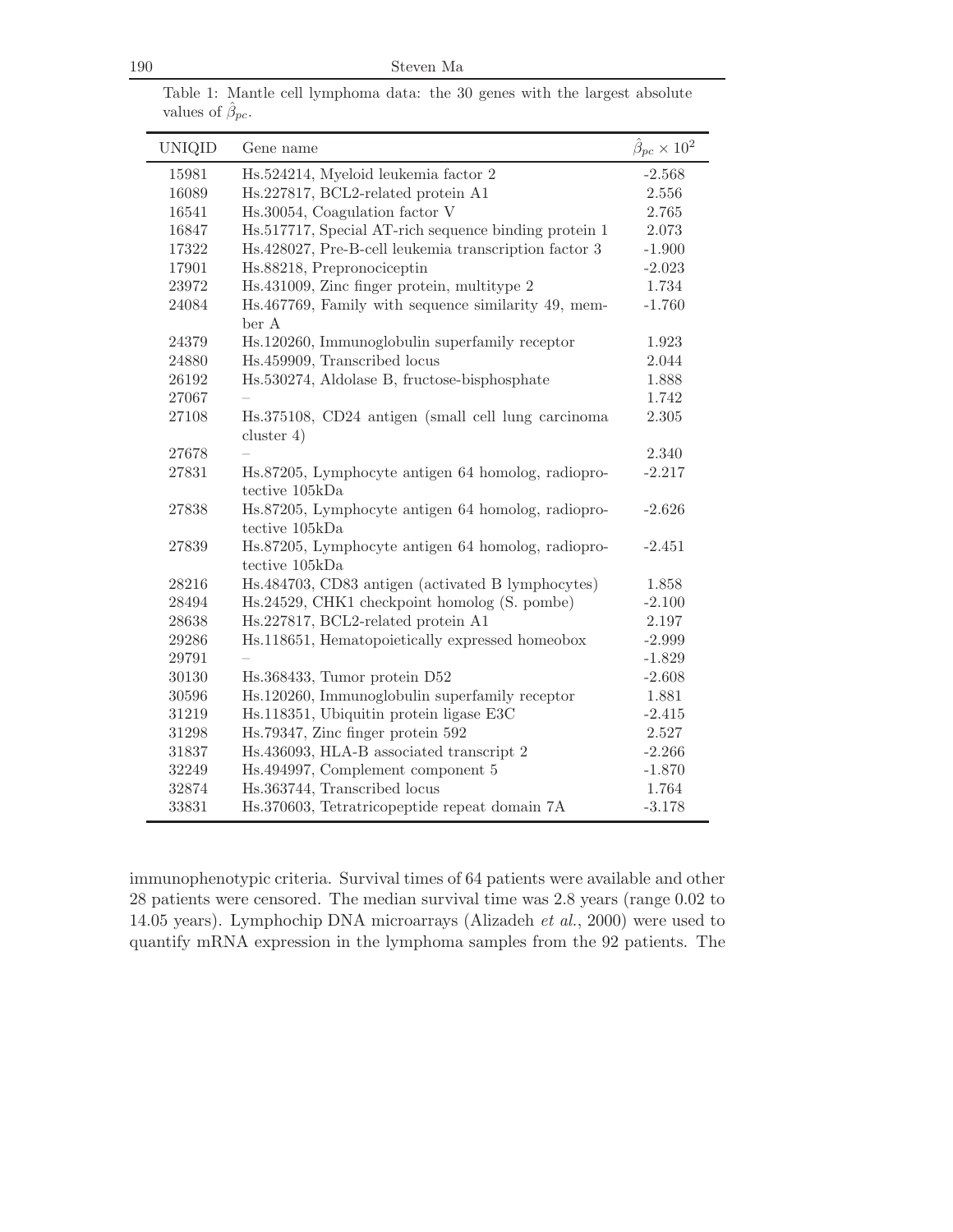gene expression data set that contains expression values of 8810 cDNA elements is publicly available and can be downloaded from *http://llmpp.nih.gov/MCL.* In Rosenwald *et al.* (2003), clustering based method is used for data analysis, assuming the Cox model. The underlying assumption is that all genes within the same cluster contribute additively and equally to the risk of survival, which is not realistic. As an alternative, we assume the linear regression survival model and apply the PCR approach to this dataset.

The PCR approach has no computational or methodological limitation on the number of genes that can be used in the prediction of patients' failure times. To gain further stability, we pre-process the genes as follows: (1). Fill in missing expression values with sample means; (2). Compute correlation coefficients of the uncensored survival times with gene expressions; (3). For each gene, compute the maximum and minimum of expression values across all the sample. Compute the differences between the maximum and minimum values; (4). Select the genes whose correlation with survival time is greater than 0.3 and the difference between the maximum and minimum is greater than 2.5. 364 genes pass the above selection criterion. We make the log transformation to the observed time and standardize the 364 selected genes to have mean 0 and variance 1. Similar gene pro-precessing has been proposed and discussed in detail in Dudoit *et al.* (2002). Since the number of the covariates (364) is larger than the sample size (92), Stute weighted least squared estimate is not unique.

We consider applying the proposed PCR approach to the MCL data. Using the nonparametric bootstrap and the Bonferroni adjustment, five principal components are significant at the 0.05 level. The final PCR estimate is constructed using those significant components only. In Table 1, we list the 30 genes with the largest absolute values of  $\hat{\beta}_{pc}$ . Roughly speaking, since all genes have been normalized to unit variance, the estimates are directly comparable: a larger estimated coefficient indicates stronger influence on survival. We also note that a direct evaluation of the influence of individual genes is not available. This is the inherent drawback associated with the PCR approach.

In Figure 1, we show the survival functions for the two risk groups defined using the PCR estimate. We can see that the difference of the survival functions are obvious ( $p$ -value $\lt 0.001$ ), which suggests that the proposed approach is effective in predicting survival risks based on gene expression profiles. We also show in Figure 1 the AUC as a function of time. For comparison, we also consider a simple linear regression survival model with the ten genes that are marginally most significantly associated with the outcome as covariates. In this case, the sample size  $n = 92$  is greater than the number of covariates  $d = 10$ . So a simple Stute estimate is available. We can see the PCR estimate has dominatingly larger AUC, which suggests better model fitting.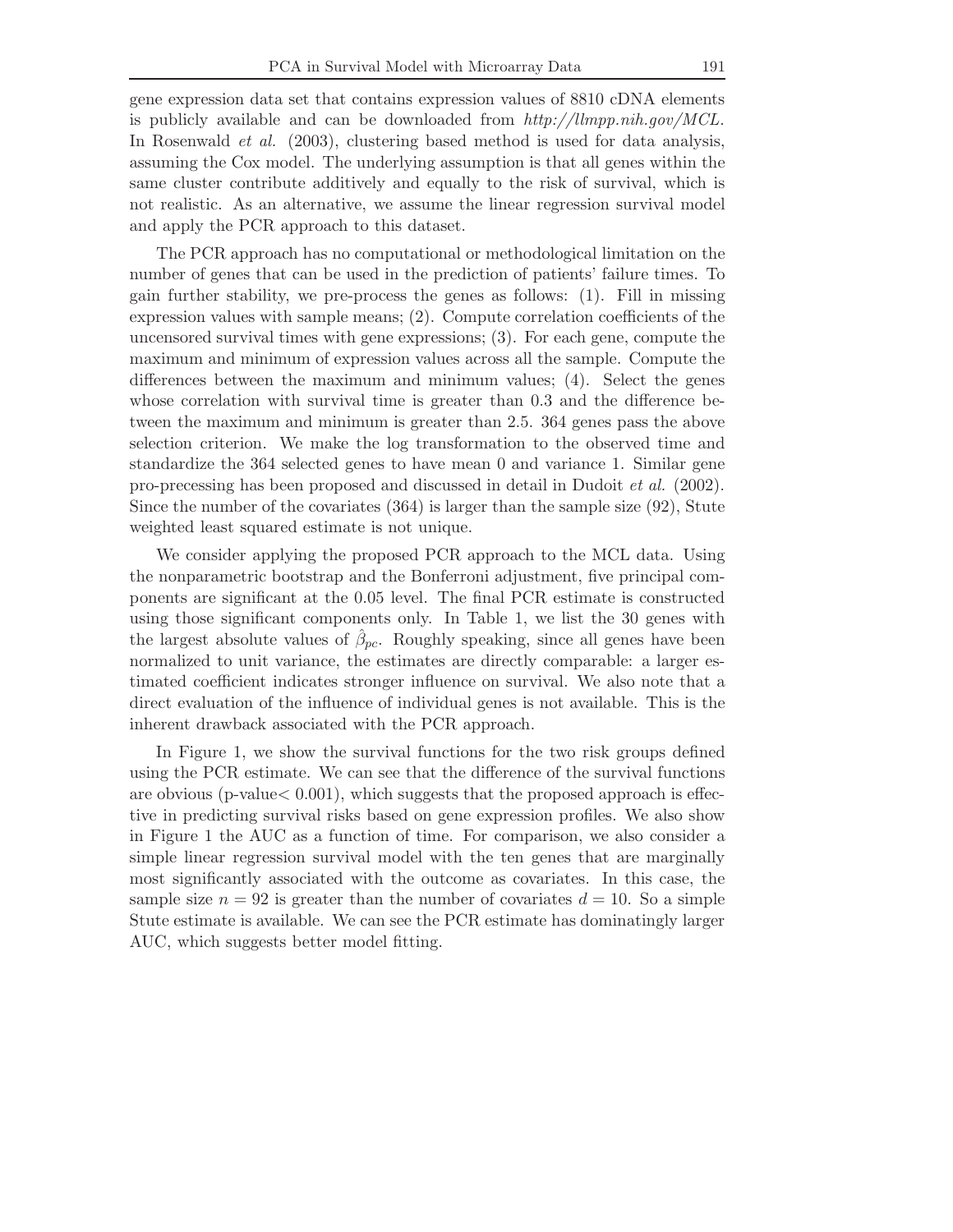

Figure 1: Mantle cell lymphoma data. Upper panel: survival function for the two risk groups defined by the PCR estimate. Lower panel: time-dependent ROC.

## **3.2 Follicular lymphoma data**

Follicular lymphoma is the second most common form of non-Hodgkin's lymphoma, accounting for about 22 percent of all cases. An experiment was conducted to determine whether the length of survival among patients with follicular lymphoma can be predicted by the gene-expression profiles of the tumors at diagnosis. Fresh-frozen tumor-biopsy specimens and clinical data from 191 untreated patients who had received a diagnosis of follicular lymphoma between 1974 and 2001 were obtained. The median age at diagnosis was 51 years (range 23 to 81), and the median follow up time was 6.6 years (range less than 1.0 to 28.2). The median follow up time among patients alive at last follow up was 8.1 years. Eight records with missing survival information are excluded from the downstream analysis. Detailed experimental protocol can be found in Dave *et al.* (2004). The gene expression data and survival data can be downloaded from *http://content.nejm.org/cgi/content/abstract/351/21/2159*.

RNA was examined for gene expression with the use of Affymetrix U133A and U133B microarrays. A log 2 transformation was applied to the Affymetrix measurements. We first filter the 44928 gene measurements with the following criteria: (1). the max expression value of each gene across 191 samples must be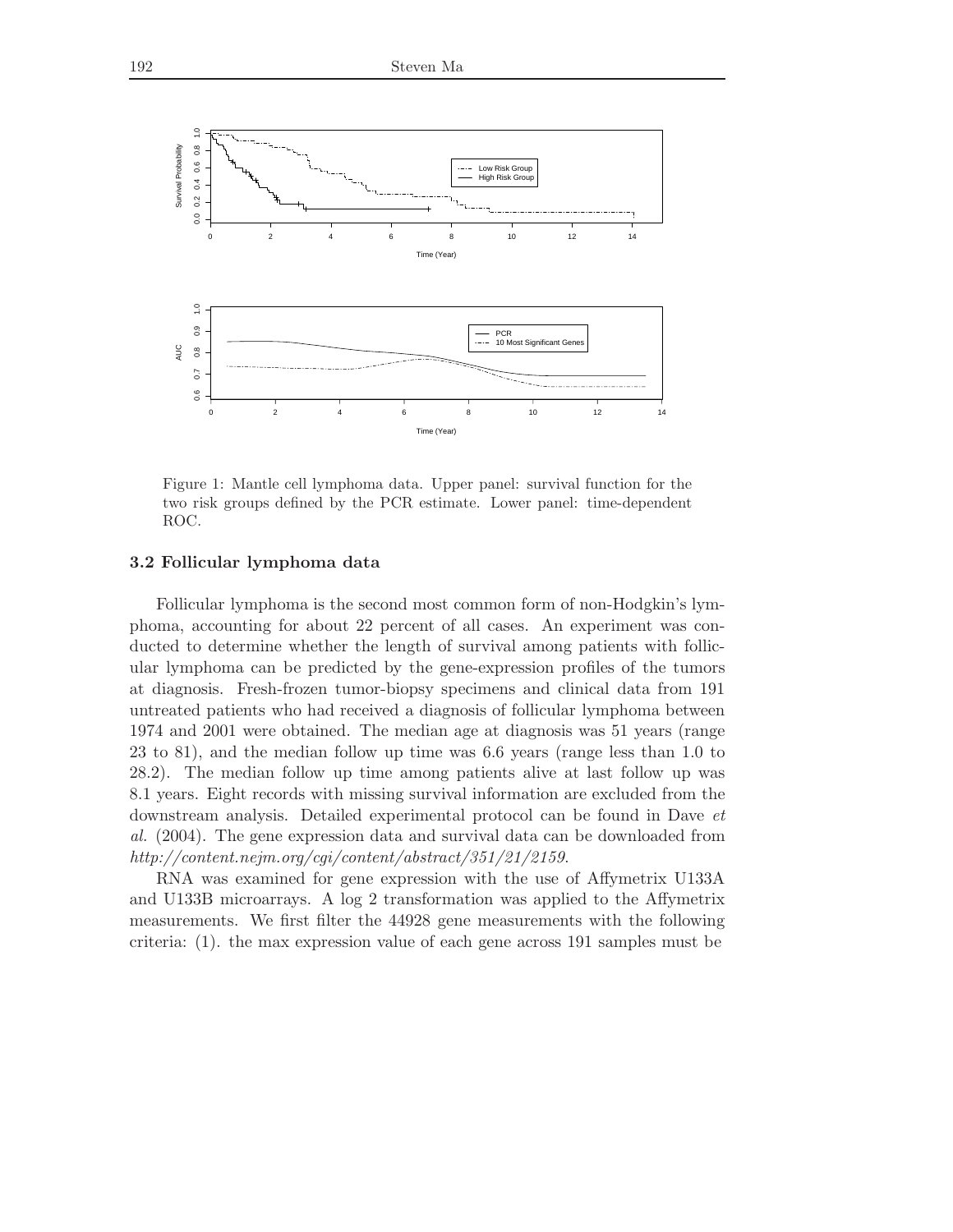| Gene ID                    | Gene Description                                            | $\hat{\beta}_{pc} \times 10^2$ |
|----------------------------|-------------------------------------------------------------|--------------------------------|
| 222450_at                  | transmembrane, prostate androgen induced RNA                | $-1.199$                       |
| 225981_at                  | chromosome 17 open reading frame 28                         | $-1.606$                       |
| 227860_at                  | carboxypeptidase X (M14 family)                             | 1.206                          |
| 228209_at                  | CDNA FLJ38931 fis, clone NT2NE2013189                       | $-1.868$                       |
| 228624_at                  | hypothetical protein FLJ11155                               | $-1.208$                       |
| 228844_at                  | solute carrier family 13, member 5                          | 1.242                          |
| 231578_at                  | guanylate binding protein 1, interferon-inducible,<br>67kDa | $-1.262$                       |
| 231822_at                  | hypothetical protein DKFZp547A023                           | $-1.537$                       |
| 232018_at                  | leukocyte receptor cluster (LRC) member 1                   | $-1.375$                       |
| 232303_at                  | zinc finger protein 608                                     | $-1.274$                       |
| 233834_at                  | Nuclear receptor coactivator 2                              | $-1.161$                       |
| $234836\ _{\small \rm at}$ | MRNA; cDNA DKFZp586G0822                                    | 1.330                          |
| 235530_at                  | Sequestosome 1                                              | $-1.216$                       |
| 236916_at                  | Transcribed locus                                           | 1.637                          |
| 237546_at                  | Interleukin 19                                              | $-1.369$                       |
| 237744_at                  |                                                             | $-1.916$                       |
| 238605_at                  | Nucleolar protein 4                                         | $-1.237$                       |
| $243430\ldots$             | seizure related 6 homolog (mouse)                           | $-1.353$                       |
| 244407_at                  | cytochrome P450, family 39, subfamily A, polypeptide<br>1   | $-1.262$                       |
| 244657_at                  | Glucosidase, beta, acid 3 (cytosolic)                       | 1.177                          |
| $222545$ s a               | chromosome 10 open reading frame 57                         | $-1.775$                       |
| $229100$ s a               | translocase of inner mitochondrial membrane 22 ho-<br>molog | 1.343                          |
| $234419$ x a               |                                                             | $-1.211$                       |
| 241748 x a                 | DiGeorge syndrome critical region gene 14                   | $-1.296$                       |
| 242938 <sub>sa</sub>       | forkhead box K2                                             | $-1.281$                       |
| $206641$ <sub>at</sub>     | tumor necrosis factor receptor superfamily, member 17       | 1.493                          |
| 213771_at                  | interferon regulatory factor 2 binding protein 1            | $-1.457$                       |
| $215536$ <sub>-at</sub>    | major histocompatibility complex, class II                  | $1.300\,$                      |
| $209547$ s.a               | splicing factor 4                                           | $-1.254$                       |
| $209863$ s a               | tumor protein p73-like                                      | $-1.740$                       |

Table 2: Follicular lymphoma data: the 30 genes with the largest absolute values of  $\hat{\beta}_{pc}$ .

L,

greater than 9.186 (the median of the maximums of all probes). (2). the max-min should be greater than 3.874 (the median of the max-min of all probes). After steps (1) and (2), there are 6523 probes left. (3). Compute correlation coefficients of the uncensored survival times with gene expressions. Select the genes whose correlation with survival time is greater than 0.2. 729 genes pass this screening process. We normalize genes across samples to have mean 0 and variance 1.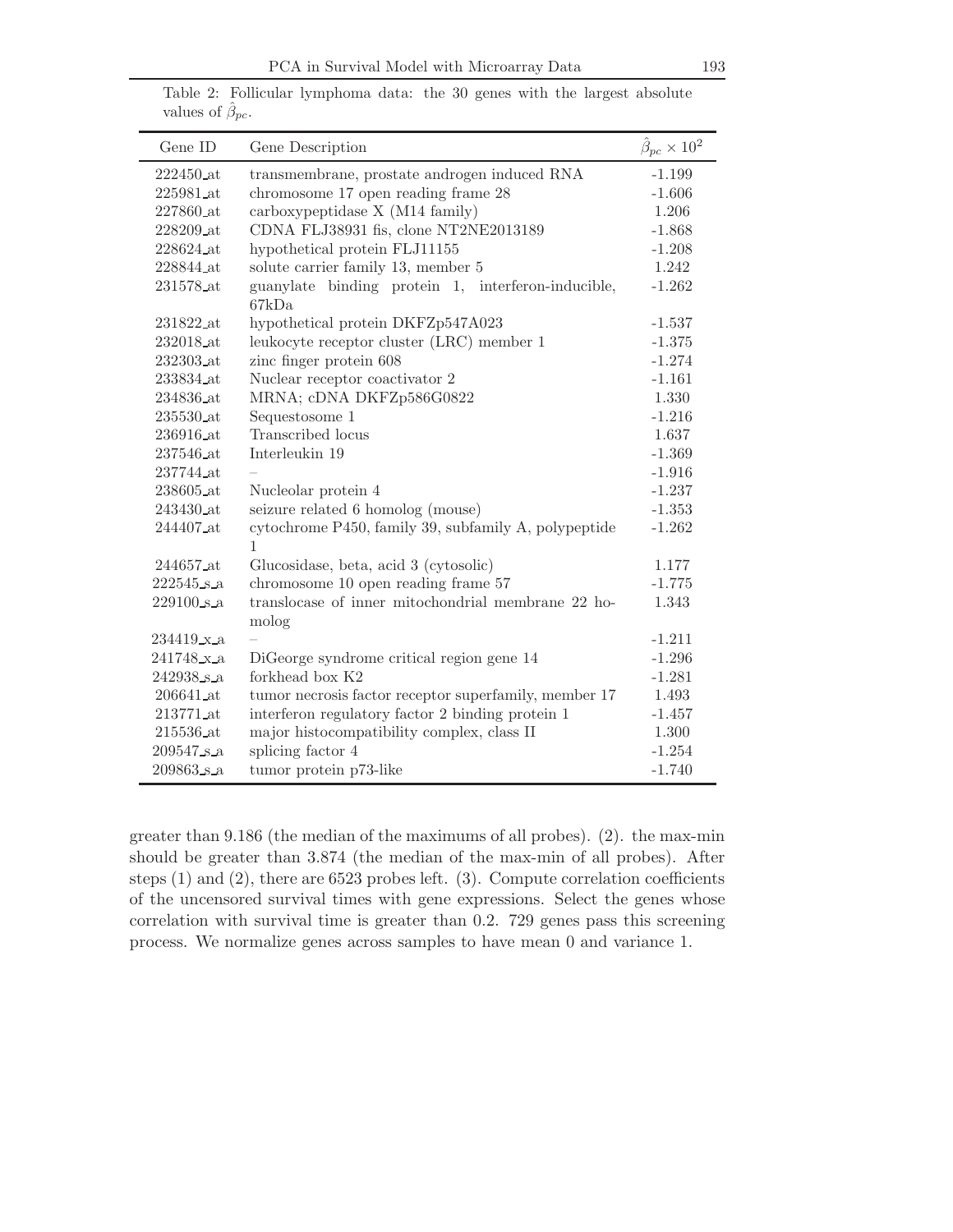We apply the proposed approach to the Follicular lymphoma data. Using the proposed nonparametric bootstrap, six principal components are significant at the 0.05 level with the Bonferroni adjustment. The 30 genes with the largest absolute value of the estimated PCR coefficients are shown in Table 2.

Model evaluation plots are shown in Figure 2. The survival functions for the two risk groups defined with the PCR estimate differ significantly with p-value 0.002. The AUC for the PCR is significantly larger than the AUC estimated with the ten marginally most significant genes (measured by the associations with the outcome) under the linear regression survival model.



Figure 2: Follicular lymphoma data. Upper panel: survival function for the two risk groups defined by the PCR estimate. Lower panel: time-dependent ROC.

For the above two datasets, the principal components can be interpreted as composite genes (or so called "super genes"). This has been discussed in Lan *et al.* (2003) for uncensored data. It is also worth pointing out that interpretation of individual gene effects (with the PCR approach) may be obscured because one cannot identify individual effects. This limitation is the price to pay for a more parsimonious model.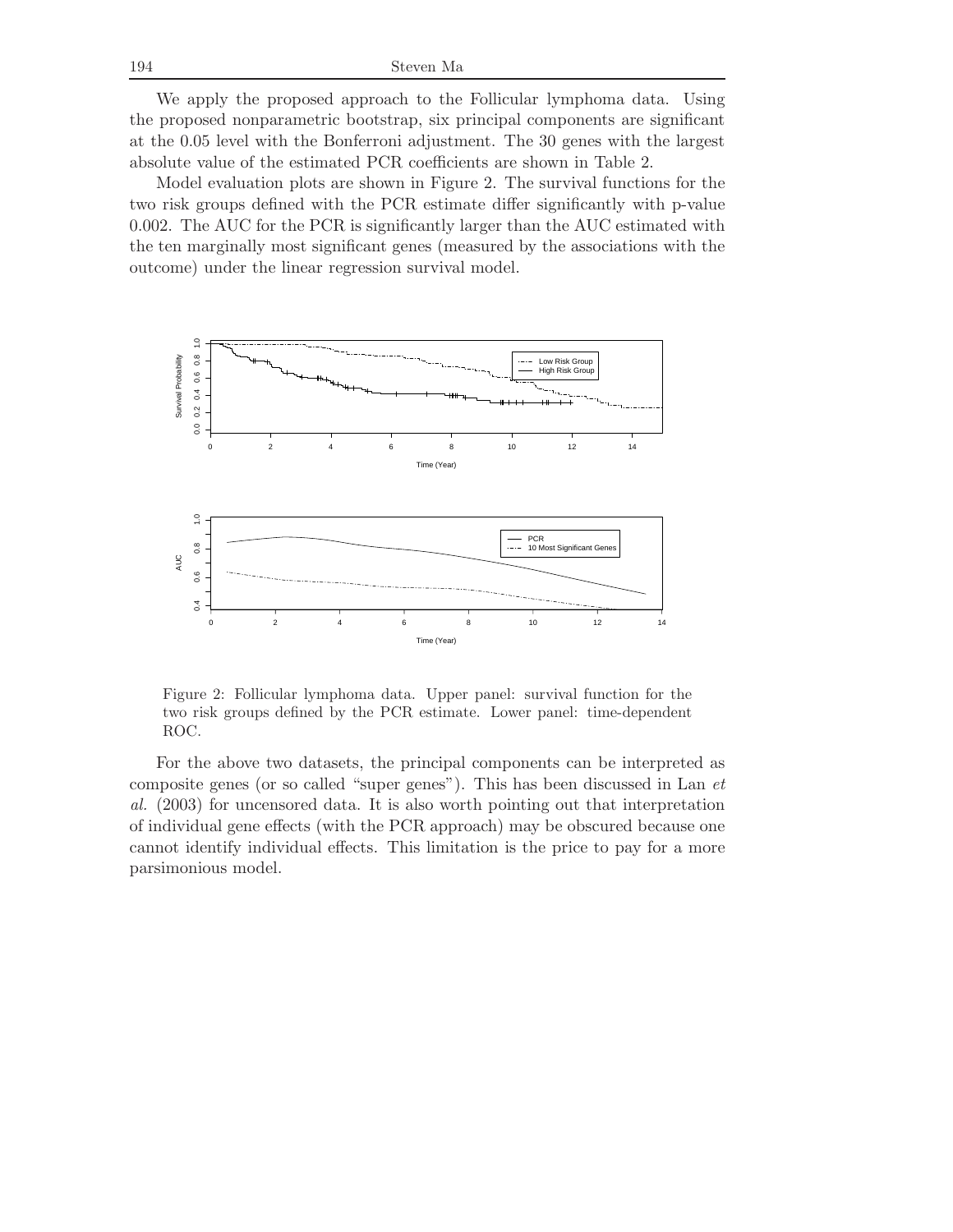### **4. Concluding Remarks**

In this article, we investigate principal component regression with the linear regression survival model using high dimensional microarray measurements. Compared with the extensively used Cox model and the additive risk model, the linear regression model directly models the event times, is easy to interpret and hence preferable in some cases. The Stute least squared type estimating equation makes its adaption to microarray studies feasible. The PCR approach is one of the most natural with the least squared objective function. The computational cost involved is minimal compared with other estimation approaches. The most serious concern with analyzing microarray data is the extremely high dimensionality. In our study, this problem is partly solved by filtering genes first, i.e, removing genes with little variations before the analysis. The main solution is the computational simplicity inherent in the PCR method (Lan *et al.* 2003).

The selection of the principal components is based on the marginal significance in this article. Other component selection techniques include selecting components with large eigenvalues, the cross validation techniques in Jolliffe (1986), and the mean squared error based selection in Hwang and Nettleton (2003). The performance of different selection techniques is data dependent and a detailed evaluation is beyond the scope of this article.

The linear regression survival model and the proposed PCR approach provide a useful alternative to existing dimension reduction techniques based on Cox's model for right censored survival data with microarray measurements. It is of interest to compare the relative efficacy of different models (for example the Cox model, the additive model, and the linear regression model) and different model selection techniques (for example, penalization methods like LASSO, PCR, and PLS). Based on previous work on simple linear models, it is expected that the relative performances of the different models/dimension reduction methods are data dependent, with no approach dominating the others. Comprehensive simulation studies and data analysis will be needed to draw more definitive conclusions.

#### **Acknowledgment**

The author is partly supported by N01-HC-95159 from the National Heart, Lung, and Blood Institute. The author gratefully acknowledges Dr. Jian Huang and the referee for insightful suggestions.

## **References**

Alizadeh, A. A., Eisen, M. B., Davis, R. E., Ma, C., *et al.* (2000). Distinct types of diffuse large B-Cell lymphoma identified by gene expression profiling. *Nature* **403**,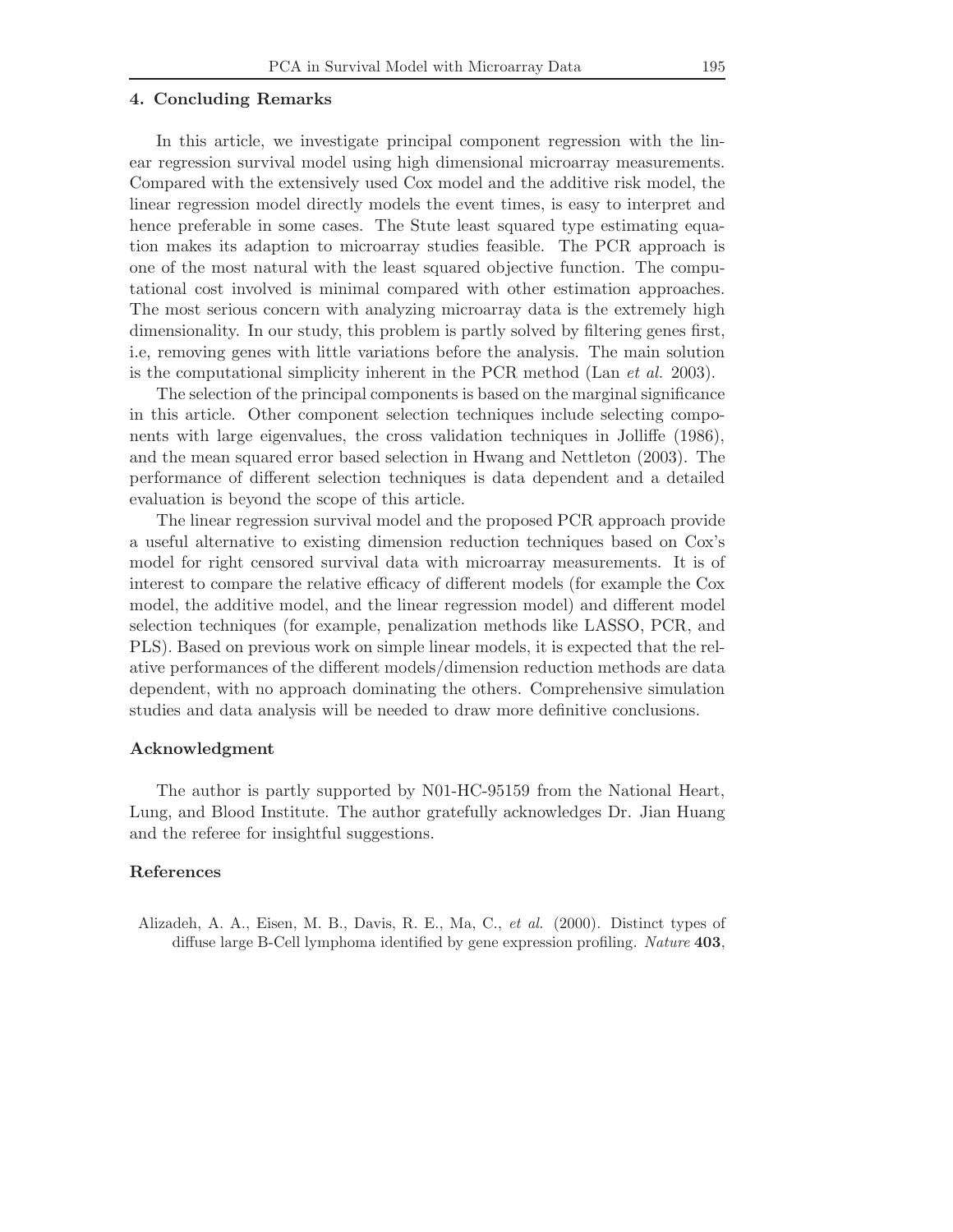503-511.

- Alon, U., Barkai, N., Notterman, D., Gish, K., Mack, S. and Levine, J. (1999). Broad Patterns of gene expression revealed by clustering analysis of tumor and normal colon tissues probed by oligonucleotide arrays. *Proceedings of National Academy of Science USA* **96**, 6745-6750.
- Benjamini, Y., and Hochberg, Y. (1995). Controlling the false discovery rate: A practical and powerful approach to multiple testing. *Journal of the Royal Statistical Society*, Series B, **57**, 289-300.
- Buckley, J. and James, I. (1979). Linear regression with censored data. *Biometrika* **66**, 429-436.
- Dave, S. S., Wright, G., Tan, B. *et al.* (2004). Prediction of survival in follicular lymphoma based on molecular features of tumor-infiltrating immune cells. *The New England Journal of Medicine* **351** 2159-2169.
- Dudoit, S., Fridyland, J. F. and Speed, T. P. (2002). Comparison of discrimination methods for tumor classification based on microarray data. *J. Amer. Statist. Asso.* **97**, 77-87.
- Efron, B. and Tibshirani, R. (1993). *An Introduction to the Bootstrap*. Chapman and Hall.
- Fan, J. and Li, R. (2002). Variable selection for Cox's proportional hazards model and frailty model. *Annals of Statistics* **30**, 74-99.
- Fleming, T. R. and Harrington, D. P (1991). *Counting Processes and Survival Analysis*. Wiley.
- Garber, M. E., Troyanskaya, O. C., Schluens, K., Petersen, S. *et al.* (2001) Diversity of gene expression in adenocarcinoma of the lung. *Proceedings of National Academy of Science USA* **98**, 13784-13789.
- Ghosh, D. and Chinnaiyan, A. M. (2005). Classification and selection of biomarkers in genomic data using LASSO. *Journal of Biomedicine and Biotechnology* **2:** 147-154.
- Golub, T. R., Slonim, D. K., Tamayo, P., Huard, C., *et al.* (1999). Molecular classification of cancer: class discovery and class prediction by gene expression monitoring. *Science,* **286**: 531-537.
- Gui, J. and Li, H. (2005). Threshold gradient descent method for censored data regression with applications in pharmacogenomics. *Proceedings of Pacific Symposium on Biocomputing 2005*.
- Hastie, T., Tibshirani, R., Eisen, M. B., Alizadeh, A. A., Levy, R., Staudt, L., Chan, W. C., Bostein, D. and Brown, P. (2001). Gene shaving as a method for identifying distinct sets of genes with similar expression patterns. *Genome Biology* **2**, 1-21.
- Huang, J. and Harrington, D. (2004). Dimension reduction in the linear model for right-censored data: predicting the change of HIV-I RNA levels using clinical and protease gene mutation data. *Lifetime Data Analysis* **10**, 425-443.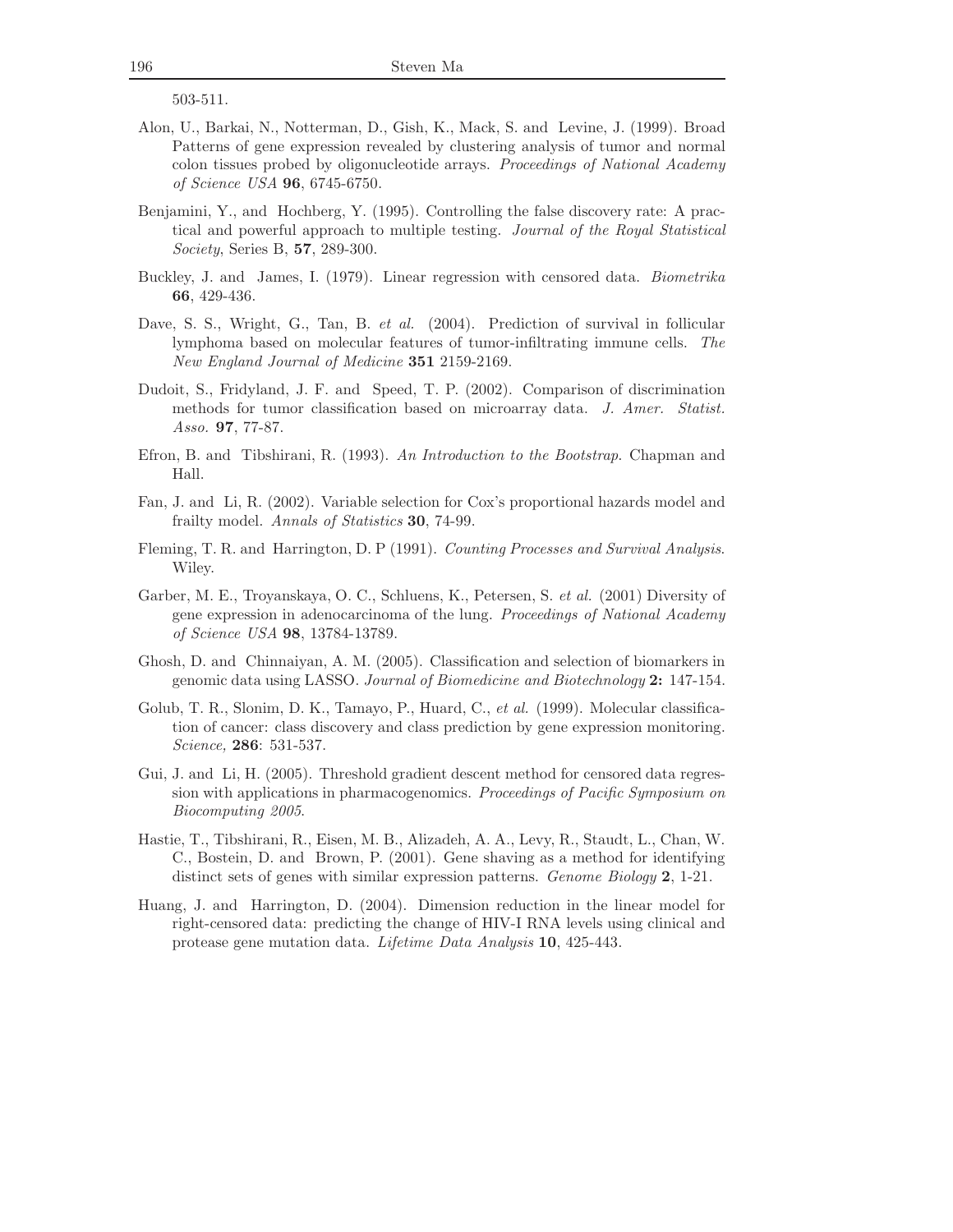- Hwang, G. and Nettleton, D. (2003). Principal components regression with data chosen components and related methods. *Technometrics* **45**, 70-79.
- Jin, Z., Lin, D. Y., Wei, L. J. and Ying, Z. L. (2003). Rank-based inference for the accelerated failure time model. Biometrika **90**, 341-353.
- Johnson, R. and Wichern, D. W. (1998). *Applied Multivariate Statistical Analysis.* Prentice-Hall.
- Jolliffe I. T. (1986). *Principal Component Analysis*. Springer-Verlag.
- Kollo, T. and Neudecker, H. (1993). Asymptotics of eigenvalues and unit-length eigenvectors of sample variance and correlation matrices. *Journal of Multivariate Analysis* **47**, 283-300.
- Lan, H., Stoehr, J. P., Nadler, S. T., Schueler, K. L., Yandell, B. S. and Attie, A. D. (2003). Dimension reduction for mapping mRNA abundance as quantitative traits. *Genetics* **164**, 1607-1614.
- Li, H. Z. and Luan, Y. H. (2003). Kernel Cox regression models for linking gene expression profiles to censored survival data. *Pacific Symposium on Biocomputing* **8**, 65-76.
- Nguyen, D. and Rocke, D. M. (2002). Partial least squares proportional hazard regression for application to DNA microarray data. *Bioinformatics* **18**, 1625-1632.
- Politis, D. N. and Romano, J. P. (1994). Large sample confidence regions based on subsamples under minimal assumptions (in resampling). *Annals of Statistics* **22**, 2031-2050.
- Raychaudhuri, S., Stuart, J. M., and Altman, R. B. (2000). Principal components analysis to summarize microarray experiments: application to sporulation time series. *Proceedings of Pacific Symposium on Biocomputing*.
- Rosenwald, A. Wright, G., Wiestner, A., Chan, W. C., *et al.* (2003). The proliferation gene expression signature is a quantitative integrator of oncogenic events that predicts survival in mantle cell lymphoma. *Cancer Cell* **3**, 185-197.
- Stute, W. (1999). Nonlinear censored regression. *Statistica Sinica* **9**, 1089-1102.
- Wei, L. J. (1992). The accelerated failure time model: a useful alternative to the Cox regression model in survival analysis. *Statistics in Medicine* **11**, 1871-1879.
- Wei, L. J., Ying, Z. L. and Lin D. Y. (1990). Linear regression analysis of censored survival data based on rank tests. Biometrika **77**, 845-851.
- Ying, Z. L. (1993). A large sample study of rank estimation for censored regression data. *Annals of Statistics* **21**, 76-99.

Received December 6, 2005; accepted February 9, 2006.